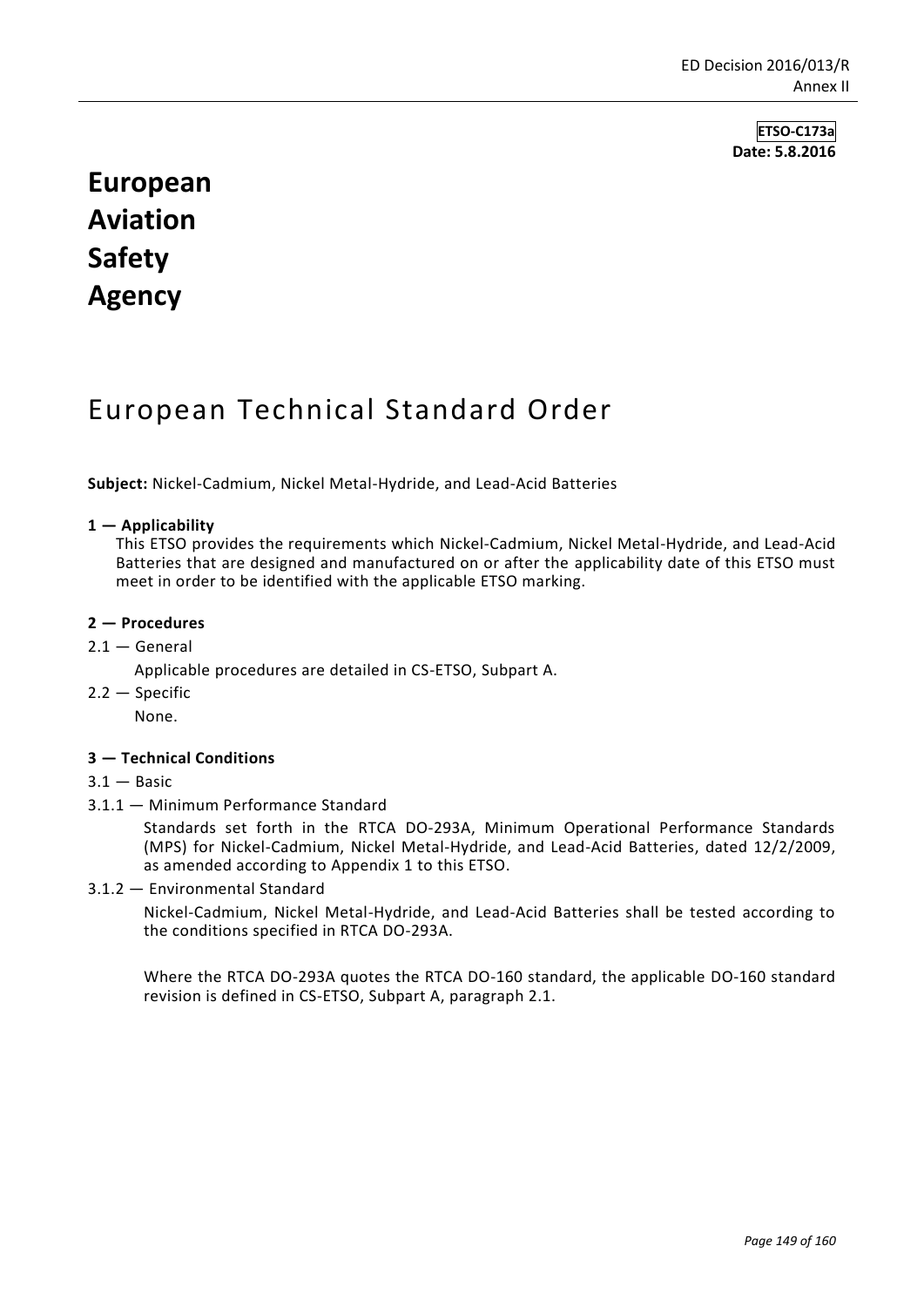## **ETSO-C173a**

- 3.1.3 Computer Software
	- See CS-ETSO, Subpart A, paragraph 2.2.
- 3.1.4 Electronic Hardware Qualification

See CS-ETSO, Subpart A, paragraph 2.3.

- 3.2 Specific
- None.
- 3.2.1 Failure Condition Classification See CS-ETSO, Subpart A, paragraph 2.4.

## **4 — Marking**

4.1 — General

Marking as detailed in CS-ETSO, Subpart A, paragraph 1.2.

4.2 — Specific

At least one major component shall be marked permanently and legibly with all the information in RTCA DO-293A, section 1.10, as modified by Appendix 1.

**5 — Availability of Referenced Document**

See CS-ETSO, Subpart A, paragraph 3.